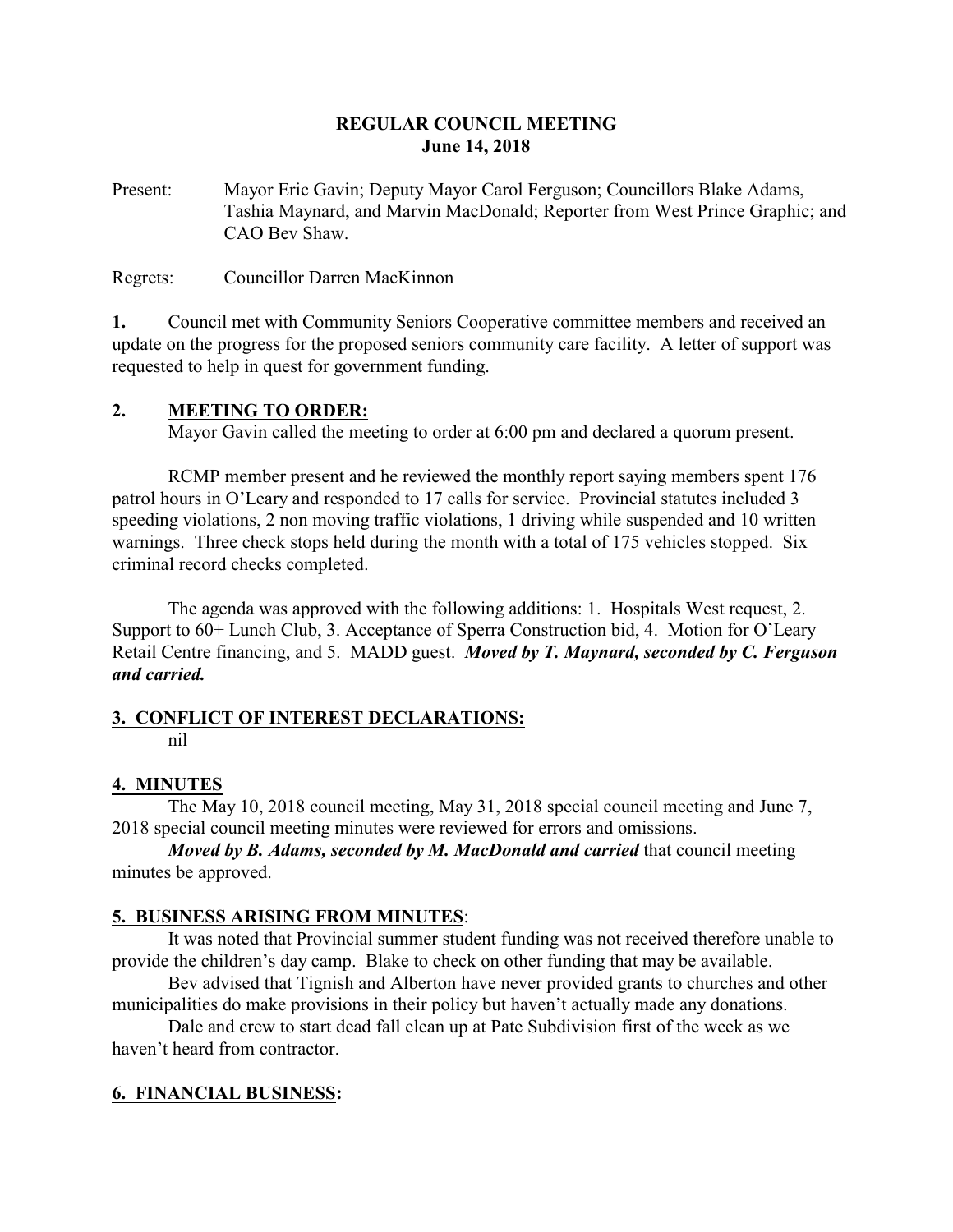Carol presented the bank balances as follows: May 31/2018 for general account - \$290,279.66 and for sewer - \$243,631.96. The updated budget was circulated to Council and Carol highlighted the following: Professional fees due to audit costs are over, Recreation advertising is over due to advertising Director position and that Pate Property expenses will be covered by gas tax. *Moved by T. Maynard, seconded by B. Adams and carried* that financial reports and paid bills for May, 2018 be approved.

#### **7. NEW BUSINESS**

*A. Mayor's report* - Eric attended Premier's meeting and other meetings.

*B. Administrator's report -* Bev reported attending interviews for Recreation Director position, attended Asset Management workshop and one on Planning and Development. EDA workers Tommy and Wendy have started work. Quote for \$58,000 for sewer line replacement behind Home Hardware was accepted and work will proceed by Stewart's Enterprises around the same time as one on Harper easement. Building/business permits issued - Adam & Jane Suchoszek for private garage at \$20,000; Charles Adams for renovation to 5 unit apartment complex at \$80,000; and Joyce Kicksee for backyard fence at \$1500. Bev's overtime at 23 hours, 6 weeks of 2018 vacation; Dale's overtime at ? hours plus 4 weeks of 2018 vacation time.

## *C. Reports from Departments*

*Streets & Sidewalks* - Tashia is waiting on prices for asphalt sidewalk repairs. *Development* - Blake advised that cannabis store tender has been awarded and that we are waiting for the Province to issue the water management permit before tendering for the Pate Subdivision.

*Fire Department -* Marvin reviewed the Fire Chief's report for May and noted that the members wish to construct a shed on west side of building to house their gator and other rescue equipment. It was recommended that plans and designs be submitted for Council to review and that even though funding is being applied for from a Provincial grant, they must stay within their budget.

*Recreation -* Jeff's report was circulated. Jeff requested that a policy be put in place allowing refunds of minor sports and other programs under certain circumstances. *Moved by B. Adams, seconded by T. Maynard and carried* that policy be " Refunds be permitted within 10 days of start date of program participant is registered in, to allow athlete to try the program or an injury of participant occurs.". Jeff reminded Council of nominations for Youth of the Year and Volunteer of the Year awards to be presented on Canada Day. Noted that Jeff's resignation notice is effective June 21, 2018. Council directed Bev to arrange a farewell dinner.

*Police -* reviewed earlier in meeting.

*Properties -* not available but waiting for report on condition of Park equipment.

*Sanitation -* Eric mentioned the sewer line replacement behind Home Hardware plus a meeting held with engineers, contractors and town staff regarding the Solar Bee aerator at the lagoon. Recommendations were provided and further testing will be conducted.

## *D. Request from Canadian Potato Museum - Moved by B. Adams, seconded by C.*

*Ferguson and carried* that Town provide the grass cutting for this season on museum property as requested but to exclude trimming around buildings and other fixtures. To be evaluated next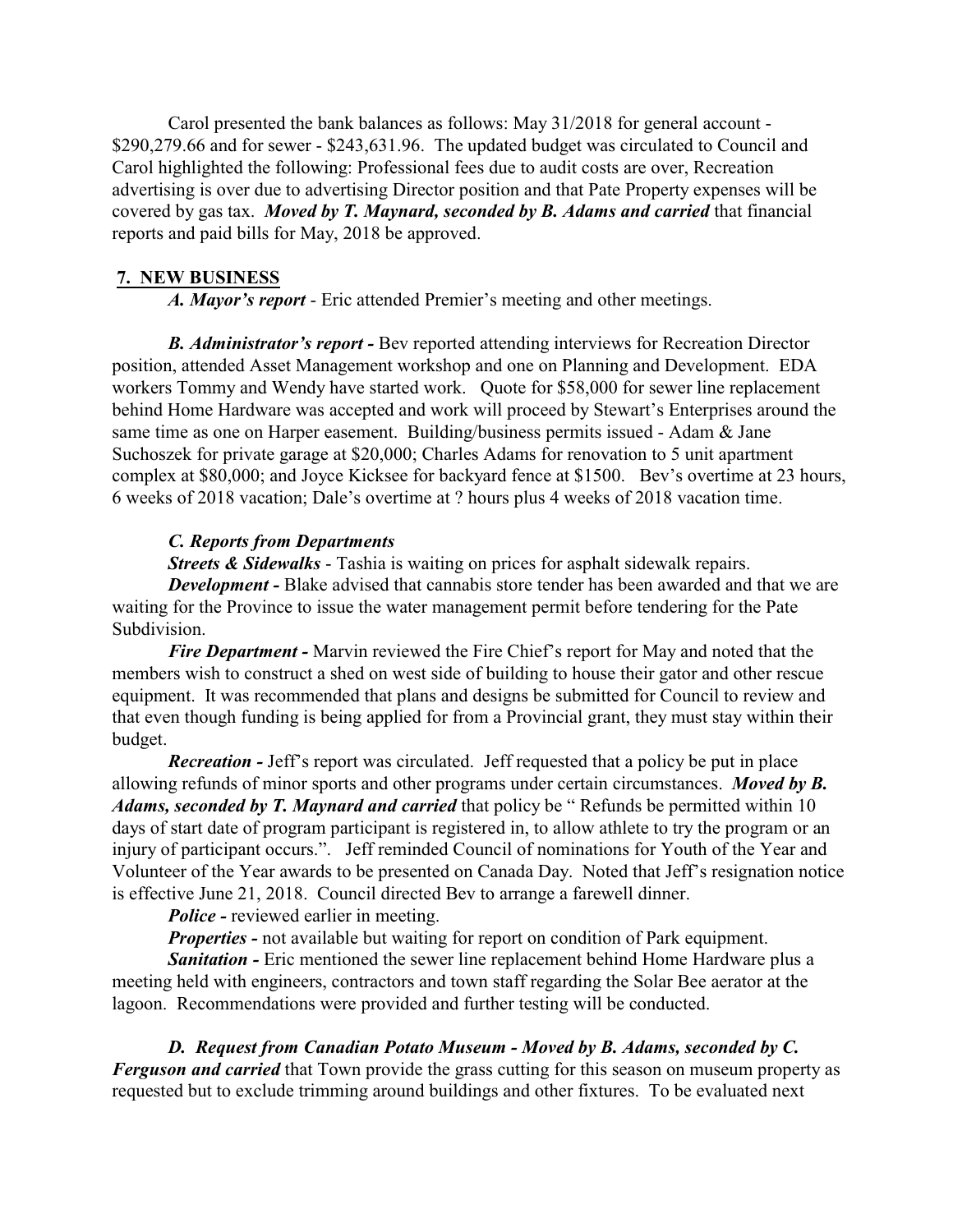spring.

*E. Process to annex new town land & zoning -* Bev to proceed with process of annexing area recently purchased by the town (PID's  $43653 \& 43505$ ). To contact property owners adjacent to these properties and on Main Street to determine their opinion on annexation of their property. Zoning to occur after annexation is complete.

#### *F. Offer on W. Ellis land -* In camera

*G. Confirm support to museum re funding project - Moved by B. Adams, seconded by M. MacDonald and carried* that Council's decision by email/phone to provide support to Canadian Potato Museum be confirmed.

*H. Confirm issuance of building permit for Charles Adams - As previously decided by* phone/email, Council approved the issuance of building permit for Charles Adams to renovate former Maple House property at 9 Gaspe Road to a 5 unit apartment complex.

*I. Acknowledge and accept Joey Dumville's resignation from Council -* Council accepted Joey's resignation from Town Council as of June 1, 2018.

*J. Summer meetings - Moved by C. Ferguson, seconded by T. Maynard and carried* that Town Council meetings be suspended for July and August except if special meetings are required.

*K. Fees Bylaw -* Whereas the Municipal Government Act requires a bylaw to authorize the municipality to charge fees for municipal services;

Be it resolved that the Fees Bylaw # 2018-08 be hereby read a first time. *Moved by Carol Ferguson, seconded by Marvin MacDonald and carried.*

Whereas the Municipal Government Act requires a bylaw to authorize the municipality to charge fees for municipal services;

And whereas the Fees Bylaw # 2018-08 was read a first time at this Council meeting; Be it resolved that the Fees Bylaw # 2018-08 be hereby approved. *Moved by Carol Ferguson, seconded by Tashia Maynard and carried.*

*L. Remuneration Bylaw -* Whereas the Municipal Government Act requires a bylaw to authorize the municipality to establish the types, rates and conditions of payments to be made to or on behalf of a member of the council, a member of a council committee or another person;

Be it resolved that the Rumeration Bylaw # 2018-07 be hereby read a first time. *Moved by Marvin MacDonald, seconded by Carol Ferguson and carried.*

Whereas the Municipal Government Act requires a bylaw to authorize the municipality to establish the types, rates and conditions of payments to be made to or on behalf of a member of the council, a member of a council committee or another person;

And whereas the Remuneration Bylaw # 2018-07 was read a first time at this Council meeting;